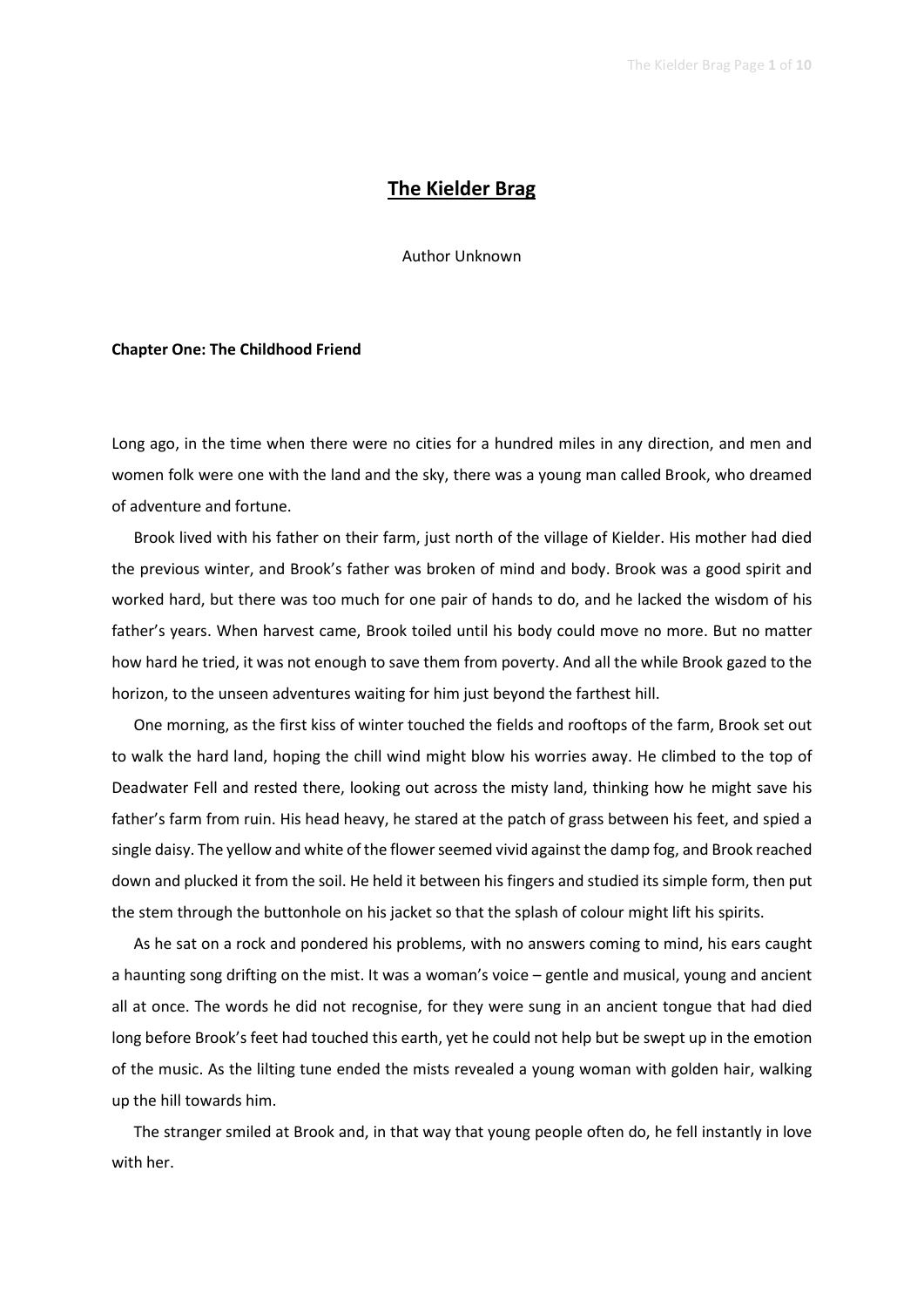"Good day to you, sir," she said, her smile drawing him closer. "What brings you up to the top of Deadwater Fell on the Halved Day of Harvest?"

Brook, his thoughts consumed by the fair lady's beauty, found himself lost for words. Eventually, he replied, "I came here to think."

"Any other day this is a good place for the mind," she replied with a coy wink. "But today is the time of Alban Elfed, when the light and the dark are matched, when day and night are equal, and the lines betwixt the worlds become mere shadows. You should not be upon the Fell today, young Brook."

Startled, he replied, "You . . . you know my name?"

"Aye, I know you, Brook the younger of Old Brook's farm."

"And who are you, fair maiden?" Brook asked excitedly.

The girl laughed. "You already know me, Brook. We have met many times before, but you were just a child, and you looked out on the world with the eyes of a child, eyes that see more than any grown man's."

Something sparked in Brook's mind, a flicker of recollection.

The girl continued. "We danced by the stream in the long hours of summer, and I showed you how to catch a soil-fish. We played in the trees and I taught you the language of wood. We met at night and we walked through the dreams of men under the solstice stars."

The memory of those lost days of youth burst into Brook's mind, like a dusty old book – read once but long forgotten, until its pages are turned again.

"I do know you," Brook gasped. "You are Haldora, we met when I was a boy! But I thought you just a dream, an imagining of my youthful mind."

"Children see what men cannot understand, or choose to ignore," Haldora said tunefully.

Brook stared at the maiden. When he had last seen her, she had been just a little girl. Now Haldora was a young woman, and Brook's heart beat faster as he took in her radiant beauty. "It is pleasing to see you once more. You brighten up this grey day, and my mood."

"There is much on your mind," Haldora noted. "You carry the woes of two people on your shoulders."

"Two people?"

She nodded. "Yours and your father's."

Brook sighed. "The farm is dying. I have tried to save it, but I cannot do it alone. We have no money to hire more help. Soon we will lose everything."

"And you will be glad," she replied knowingly.

"Glad? Not a bit of it!" Brook insisted.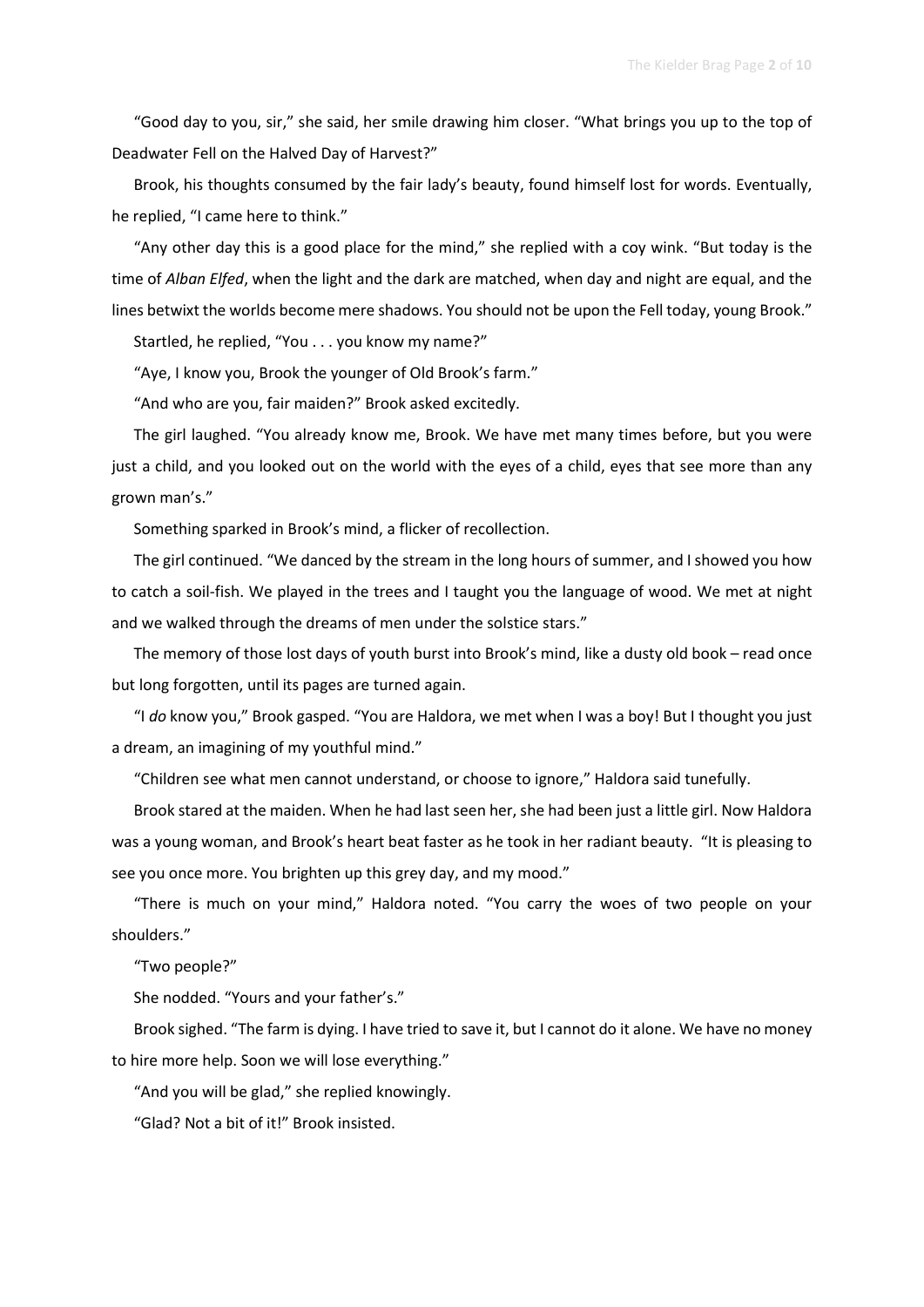Haldora's eyes narrowed. "When the farm is gone your burden will be lifted, your toil at an end. You will be penniless, but you have two feet, and strong arms. You can walk to the farthest hill, and beyond, you can work and find adventure over the horizon."

Brook blushed. It was as if she knew his desires better than even he. "But my duty is to my father, and the farm . . ."

Haldora moved closer, her hand touching his shoulder. "You can still save your farm, if that is what you really desire."

"Yes, truly," he said. Even as he spoke he pictured himself exploring a faraway land, with this beautiful woman at his side.

Haldora asked, "The welfare of the farm is your greatest desire?"

Brook hesitated, then replied steadfastly. "Yes."

She smiled and pointed towards the misty horizon. As if responding to her gesture, the fog parted enough for him to see the distant river. "Down there, in the dark waters, resides a brag . . ."

"A brag?"

"Tis an ancient beast that dwells in the divide between wood and water, between air and idea. It is said it can bestow great riches, or great ruin, on a man."

"How?"

"If your heart is true, and your cause a just one, then the brag must grant your wish. But the brag is a trickster, and he will not submit easily. If you lose, you and your family will be forevermore cursed. The ruin you face today will be as nothing compared to the misery that awaits."

Brook nodded, hypnotised by her beautiful features. "I will find this brag, I will make him grant my wish!"

Haldora shook her head patiently. "No, child, you cannot force him to do your bidding. Calm your mind and listen to what I have to say, for it may yet save your life, and your farm."

"I . . . I am sorry," Brook said in a whisper. "Please, continue."

"Wait by the river," Haldora explained. "When the sun sinks into the water, listen for the brag. If you see him you may seek your heart's desire."

Brook smiled, edging closer to Haldora. He so wanted to kiss her.

"Your thoughts must be clear," she warned. "Know your desire and picture it in your mind. Do not be swayed by impermanent needs."

"Impermanent needs?" Brook asked as the mist thickened in front of him. When the fog cleared again there was no sign of Haldora. Brook searched around the hilltop, desperate to see her once more, but he was alone. As the moments passed, her face grew vague in his mind, and the memory of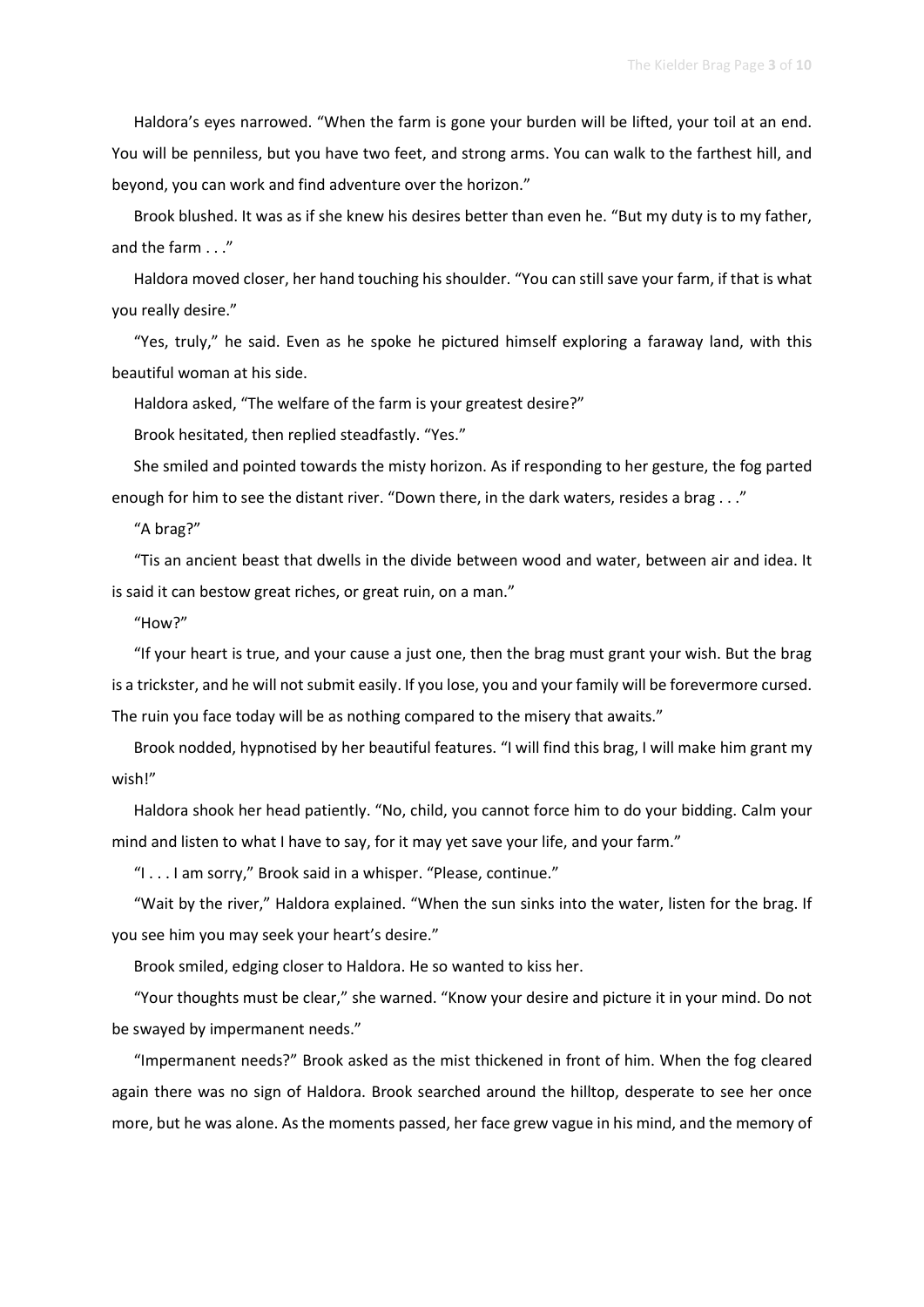their meeting slipping from his thoughts like water over rocks. Eventually, not knowing why, he walked down the hill towards the river.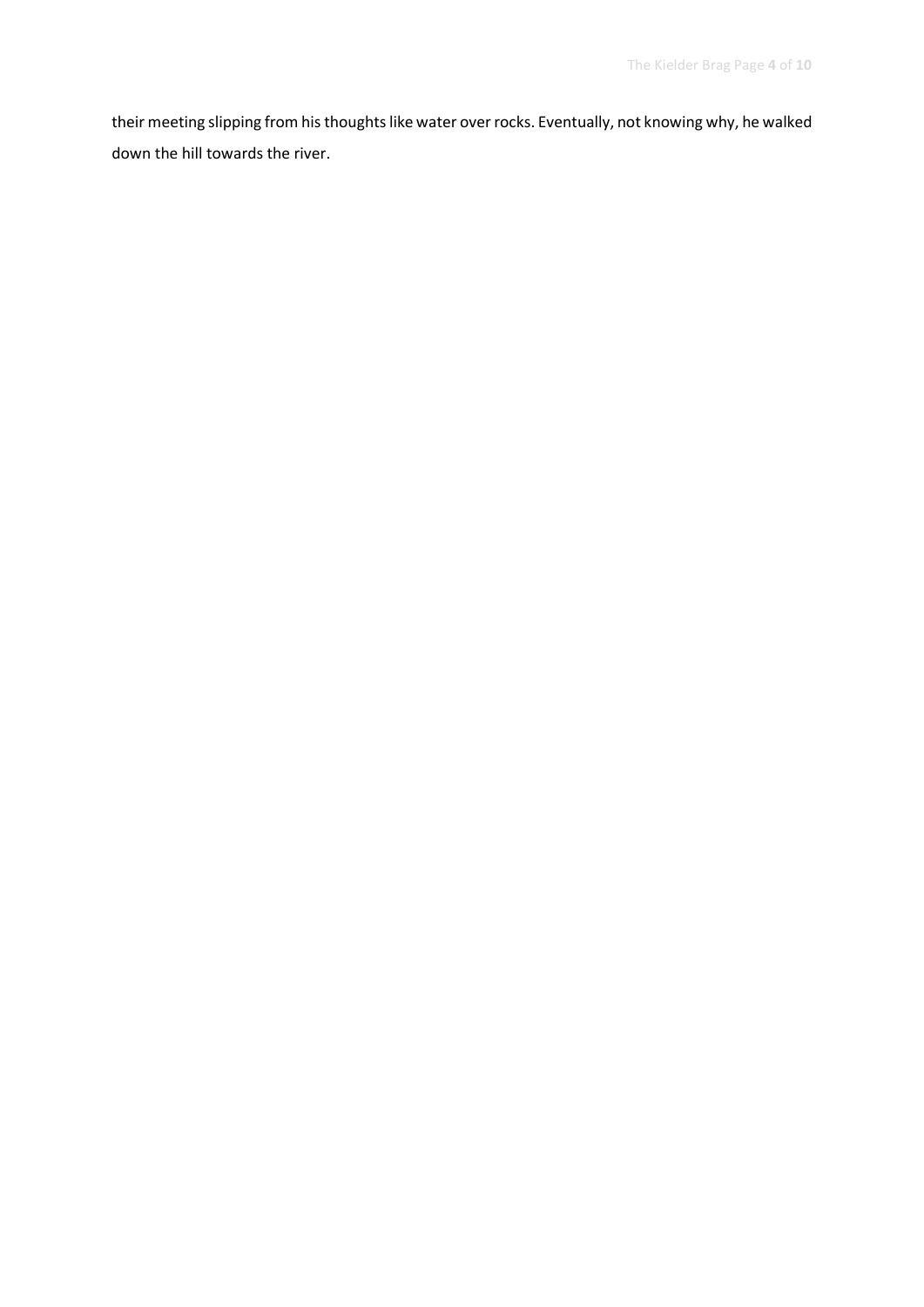#### Chapter Two: The Shadow at the River

By the time he arrived at the water's edge the sun was low in the sky, and the warmth of the day was trickling away. He sat by the river, uncertain why he was there. He really should get back to the farm, he thought, but something kept him from leaving. Feeling thirsty, he knelt by the river's edge and cupped the crisp water to his mouth. He watched the sun set where the river met the sky, it's orange reflection setting the water on fire, and he felt a change in the air. He turned away from the dying sun and saw an odd-looking man on the other side of the river, hidden in the shadow of an old tree.

"Hey-ho," the man shouted.

"A fine evening," Brook replied. "Step closer so that I might see you properly."

The shadow moved towards the river, and the last of the light touched its form, revealing its odd shape. This was no ordinary man, Brook realised with a gasp. He had two hooved legs, dense with dark muscle like those of a shire horse, but his torso was broad, covered in coarse hair and strange tattoos. His arms were thick and powerful, and longer than any man's; his huge hands hung down towards the ground so that his round knuckles scraped grooves into the soil. Finally, Brook glanced up to the creature's head: the beast had a man's face, with mischievous eyes under a heavy brow. His nose and mouth jutted out, almost into a snout that gave him a rat-like profile. His teeth were elongated and sharp, glinting in the setting light, and from his temples grew two twisted horns like those belonging to a ram.

Fear quickened Brook's mind, and in a flash, he recalled his meeting on the Fell with Haldora. "You are a brag!" he said, fortifying his voice against his trembling heart.

"I go by many names: Brag, Kelpie, Tarroo. Some call me Deadwater Tom, others named me Old Tom of the Tyne. But my true name is Tommy Tarrow and this water is mine, not yours."

"I do not claim it," Brook replied.

"And yet you drink of it," Tommy Tarrow said. "You take what is not yours, and I would have it back."

Brook looked down at the river, its waters coursing over the little pebbles. "You cannot own the water of the river," Brook laughed. "It is a gift from the sky, passing through to the sea."

"It is mine!" Tommy Tarrow bellowed, raising himself up to his full height. He towered over Brook. Feeling threatened, Brook took a step back. "I meant no disrespect, sir."

"You owe me water, you have a debt to me, man-child. How will you repay it?"

"Repay it? I have nothing to give," Brook replied.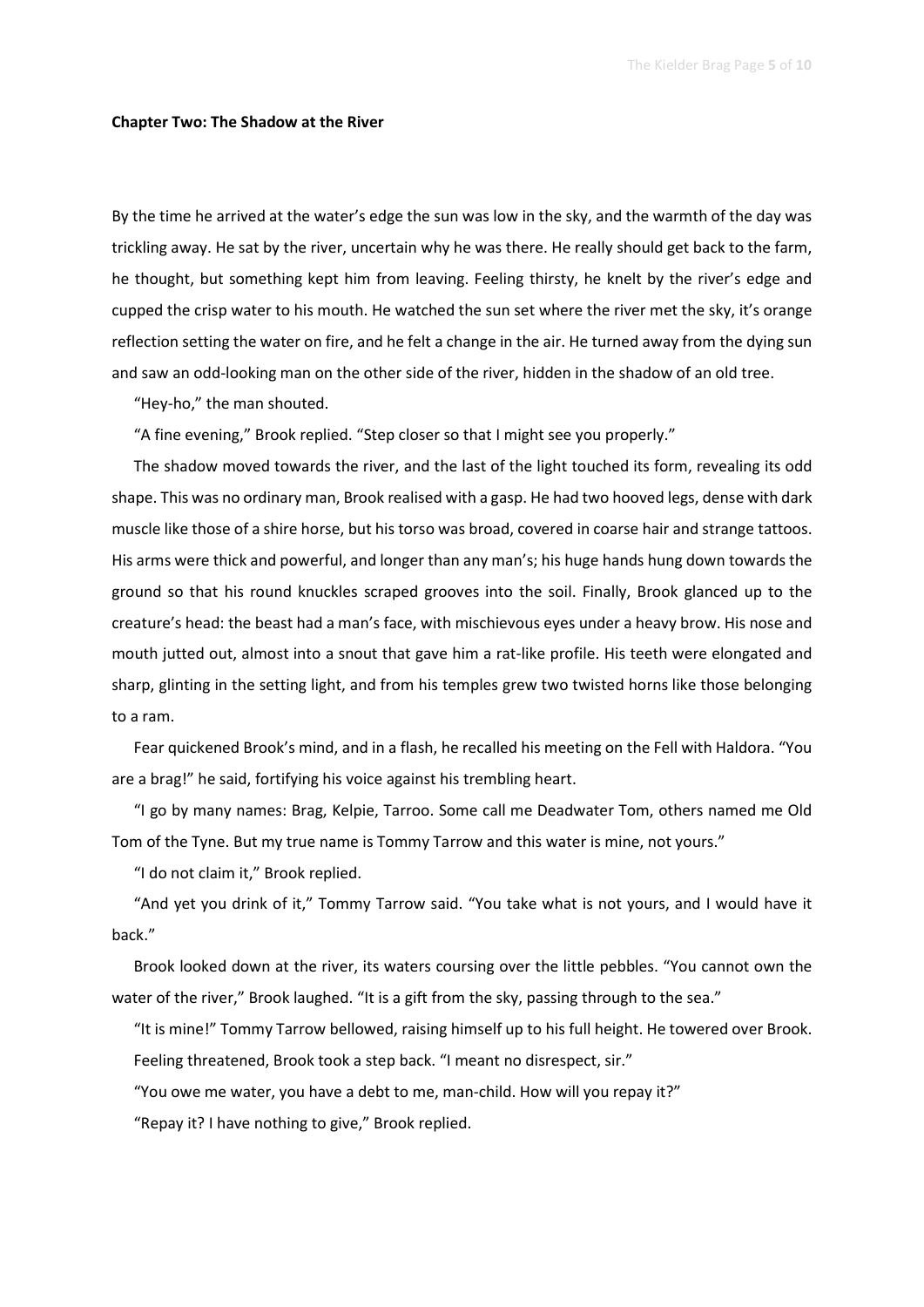"Nothing? Every man has something to give Tommy Tarrow." The beast stomped its hooves impatiently on the river's edge, shaking the ground.

"I can get you water," Brook replied quickly. "I'll bring you a bucket from my farm, to replace what I drank."

"I have no need for water," Tommy Tarrow said. "The hills bring it to me, and I sing songs to them for their gift."

"Then what do you want?" Brook asked, his patience thinning.

Tommy Tarrow smiled. "Each man is different; each has a gift to give old Tommy Tarrow. Some bring me fortunes; gold, silver, rings, jewellery. Others give me their children, young boys and girls who trip into my river and play in the depths forevermore, their games filling the long hours of winter with joyous laughter. One man gave me his misery, the tears for his lost life poured into the river and flooded the fields downstream. But your charge is small, and I do not require so large a price . . ."

As the creature spoke, Brook felt a growing urge to run away. The river stood between them, and Brook was young and fast. He could dart away, back to the farm, back to his father and their pitiful fire. He made his decision and turned to escape, bumping into something dark and hard. There was Tommy Tarrow, blocking his path.

"You're not thinking of leaving me, are you?" Tommy Tarrow mocked.

Brook gasped, suddenly afraid. "How did you get across the river? How did you move so quickly?"

"I move as I please. And the river is my friend, it lets me pass. Besides, a gentlemen wouldn't leave until his debt was settled, would they?"

Brook shook his head. The beast smelt of old earth and burning wood, like the heart of a forest

"Good lad," Tommy Tarrow continued, putting his giant arm around Brook's shoulder. His legs almost crumpled under the weight.

"I have nothing to give," Brook replied. "My farm is in ruin, our crops are worthless, I have nothing to offer you."

"Oh? That's not true. I think you have much to offer Deadwater Tom. We will talk, and we will agree on a fair price." He sat by the river's edge and gestured for Brook to join him on a nearby rock. Nervously, Brook obeyed. Behind the beast the moon climbed into the night sky, casting a blue halo around Tommy Tarrow's wide shoulders and head.

"Why did you come to the river this night, on Alban Elfed?" Tommy Tarrow asked. "This is a sacred time. Most men stay away, a long-forgotten instinct driving them towards the comfort of their homes. I walk these hills and peer into their windows. They huddle round their fires, pulling their blankets up to their chins, holding their children close to their chests, afraid but not knowing why. But not you.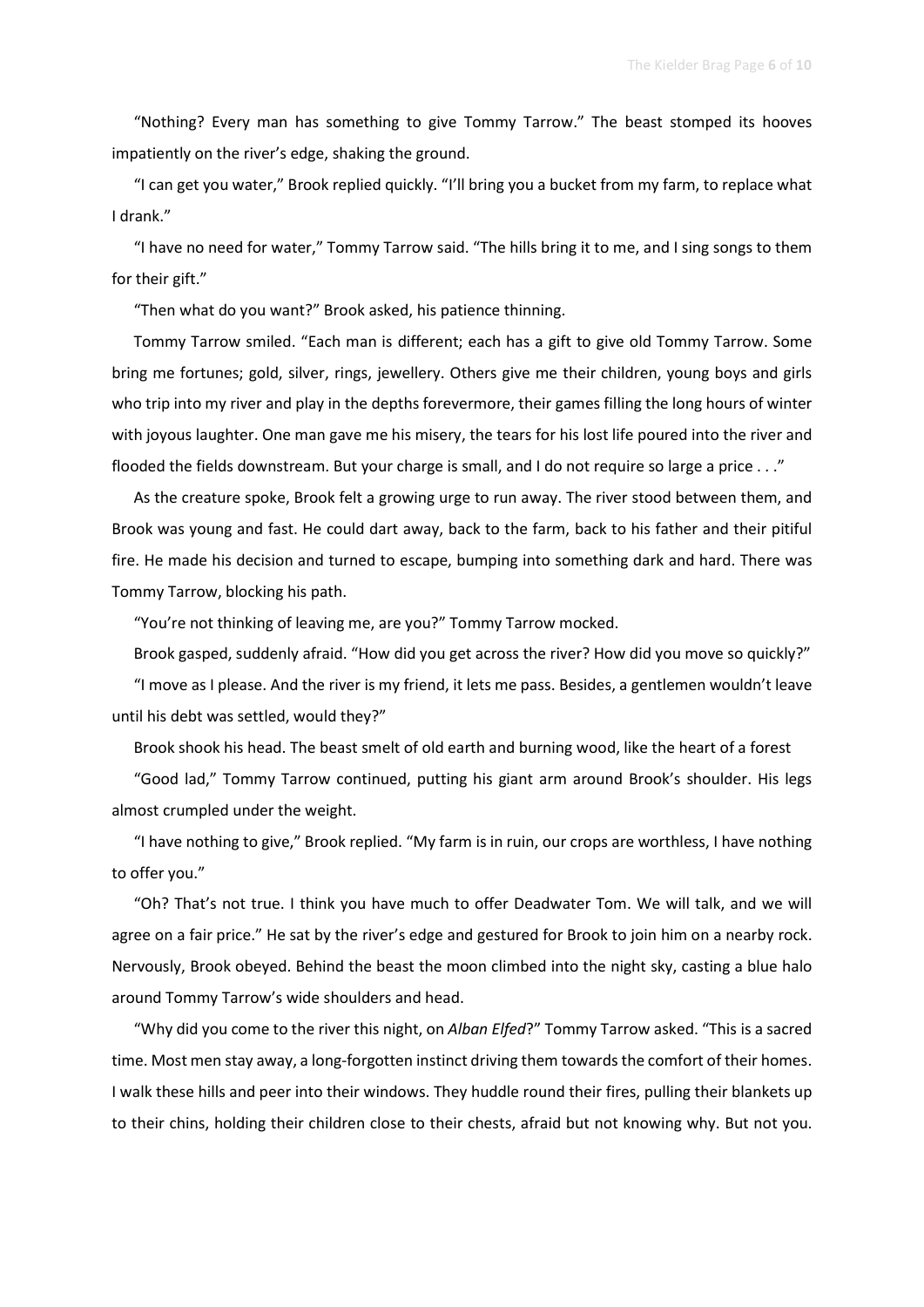You alone venture out on this night, to my river, to sup from its waters as the sun meets its mirror. That puzzles old Tommy Tarrow. Why did you come here?"

The vague memory of Haldora flickered in Brook's mind. "I came seeking my heart's desire."

The brag's heavy brow lifted. "Your heart's desire? Well, you have come to the right place. Perhaps we can agree a trade that will also settle your debt."

"A trade?"

Tommy Tarrow nodded with excitement. "Yes! A trade! I have lived many lives, seen much of this vast world, but there are still many things I seek."

"Such as?"

Tommy Tarrow shrugged. "Something unique . . . something rare and precious. Something I have not seen before."

Brook thought for a moment. He had nothing to trade, nothing unique or new to give to Tommy Tarrow. Then he glanced down at his jacket buttonhole and a plan began to form in his head. "There is something I have, but it is far too precious to give to you."

The brag's mouth opened with anticipation. "Tell me."

Brook shook his head. "No, no, it is too rare a thing. I could not give it up. I will think of something else instead. I have a beautiful fob watch that belongs to my father, perhaps I could bring that to you?"

Tommy Tarrow shook his head. "No, not a watch. There is nothing rare or new in a watch. Besides, I have no need to tame time. Not a watch. What is the rare thing you mention?"

"I have a three-legged sheep in my herd. Have you ever seen a three-legged sheep?"

"I have no interest in the number of legs on a sheep! Not unless it had more that thirteen. Do you have such a sheep?"

"No," Brook replied sadly, "but I do have a book that belonged to my mother, a rare first edition of children's nursery rhymes."

Tommy Tarrow stood, becoming agitated. "I know many rhymes, and I have written more than have ever been collected in books. Rhymes are not what I want. Tell me of the precious thing you mentioned."

"I am sorry," Brook said regretfully. "It is too valuable for me to ever give up. I couldn't possibly–"

"You will tell me now!" Tommy Tarrow bellowed, shaking the earth with his rage. "Do not dally any longer, man-thing. Show me this precious, rare, unique item, or I will surely drown your tiny head in my river."

"As you wish." Brook removed the daisy from his buttonhole and held it up to the Brag.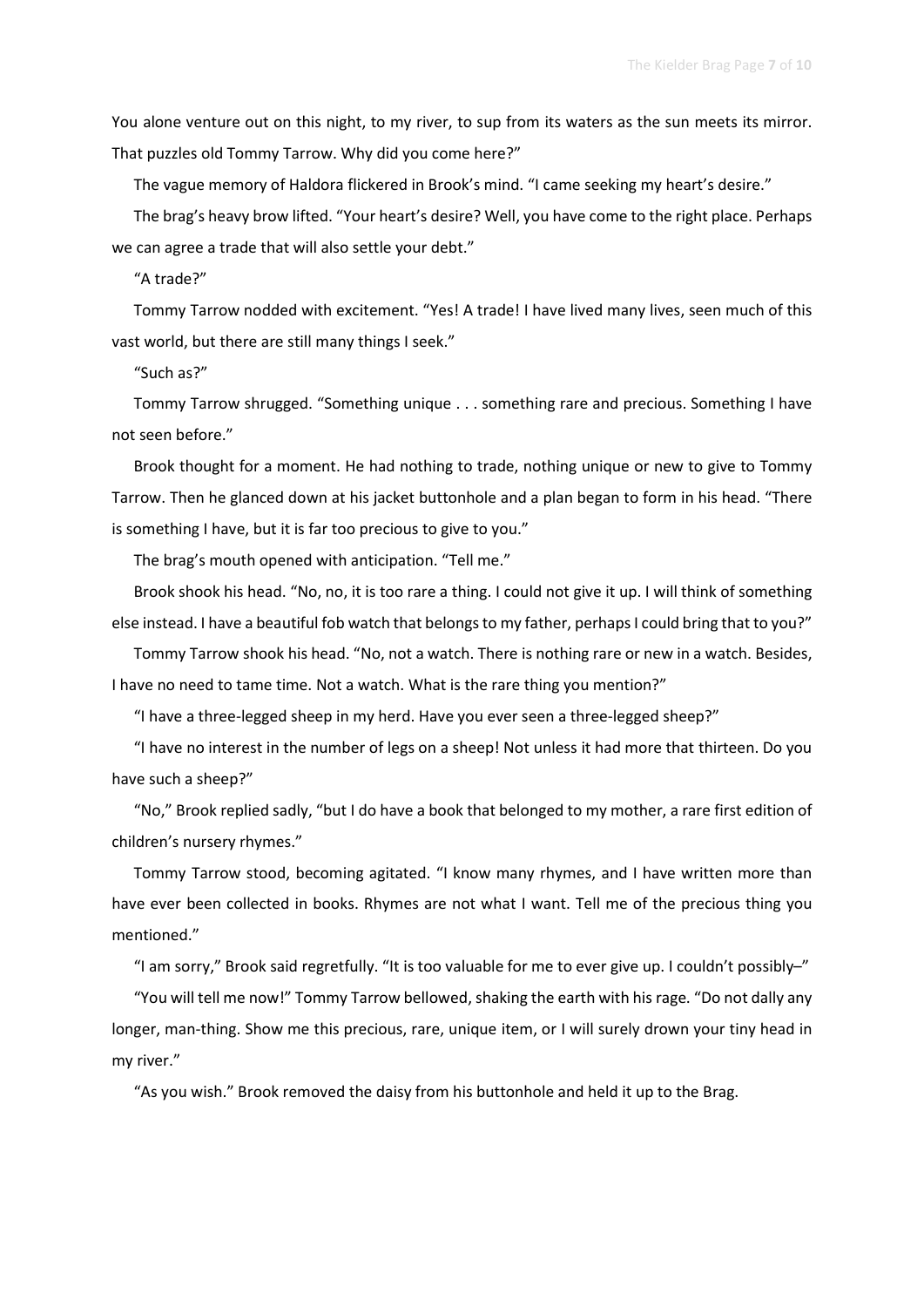### Chapter Three: The King's Star

"A daisy?" Tommy Tarrow asked, angry lines creasing his giant forehead.

"This may look like a daisy, but I can assure you that it is not," Brook replied, thinking quickly. "You have heard of the Star of Kielder, no doubt?"

The Brag hesitated. "No, I do not believe I have."

"Oh," Brook replied, feigning surprise. "I thought a well-read scholar such as yourself would have known of the legend."

"Well . . . of course I've heard of it, but my memory is sometimes slow. Perhaps you would remind me of the details?"

"I would be delighted," Brook said with a theatrical wave. "Long ago, there lived a great king."

"Which one?" Tommy Tarrow interrupted.

"Which what?"

"Which great king? There have been many."

Brook hesitated, then said, "King Ethelbert."

The brag seemed to accept this, so Brook continued. "Long ago, King Ethelbert travelled to this part of the kingdom. He was searching for a falling star that he believed would bring him great prosperity. After many days of searching through the hills and the valleys, through the fields and the lakes, King Ethelbert came upon a clearing where all of the trees had been knocked to the ground. At the centre of a vast hole the king found a glowing orb. He reached out to touch it and . . ."

"And what?" Tommy Tarrow asked impatiently.

"And before he could take it, the orb fell on a simple daisy. The orb merged with the flower and became the fabled Star of Kielder. It is said that if ever the Star is removed from this land then the entire valley shall be flooded."

Tommy studied the little flower. "You're saying this is the Star of Kielder?"

Brook smiled. "The king took the Star and placed it on his armour. That night he met a beautiful maiden who lived close to here. She was a simple woman, the daughter of a farmer, but she stole the king's heart. When it was time to leave, King Ethelbert, knowing he could never marry such a lowly woman, gave her the Star of Kielder as a token of his love. From that day to this, the Star of Kielder has been passed down through my family, until, upon my mother's death, it came to me. Now, I offer it to you, in return for my heart's desire, and as a settlement for my debt."

Impressed, Tommy Tarrow asked, "You would give this to me?"

"Yes."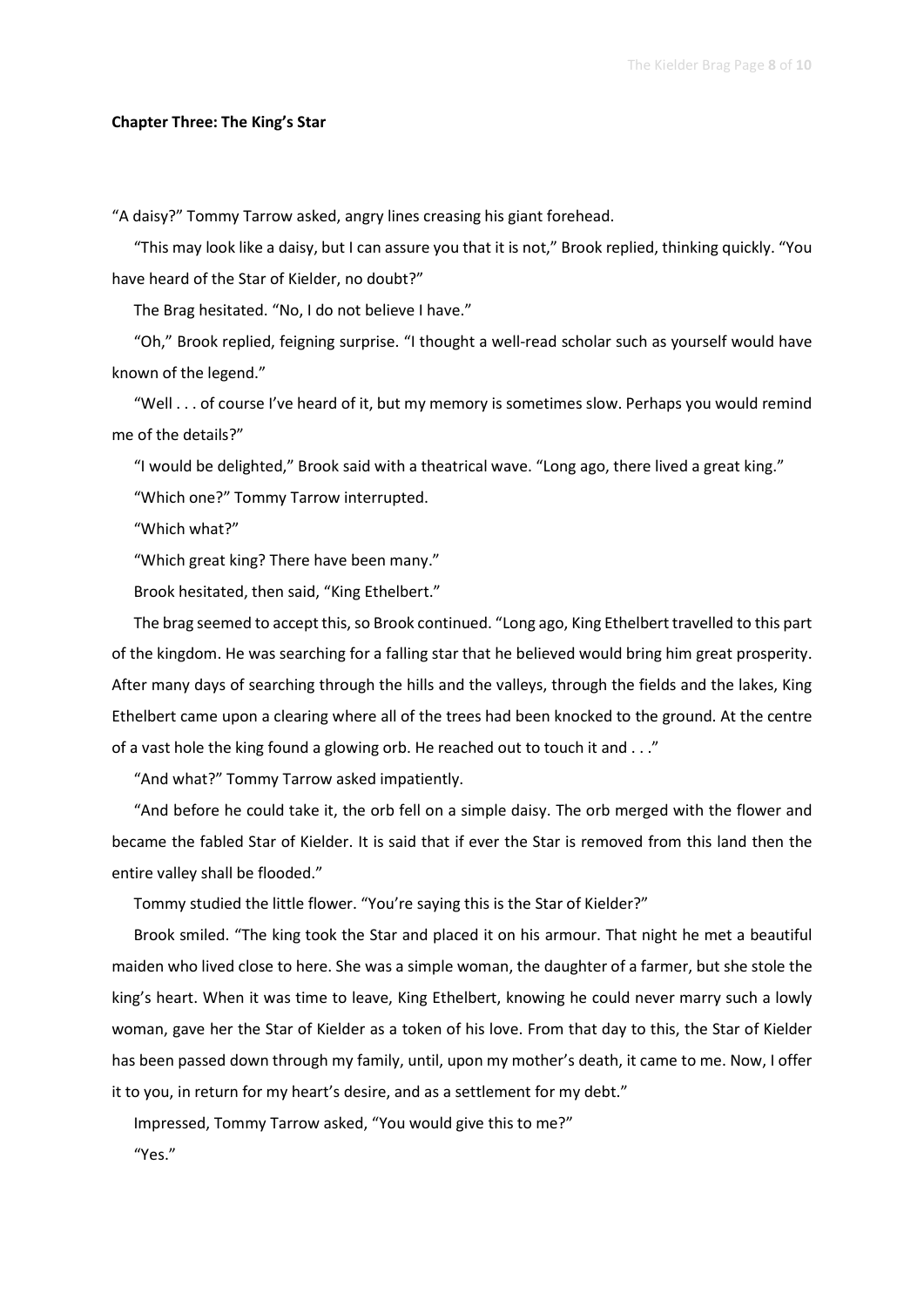"A falling star, discovered by a king, given to his true love, passed down through generations into your hand?"

"Yes."

"And now you offer it to me?" Tommy Tarrow said.

Brook extended his hand to the beast. "Is it not worthy of our trade?"

Tommy Tarrow chuckled. "Oh, it is most worthy, most worthy indeed. For this our debt would be settled, and I would grant you your heart's desire. And more! You would dine with me this night; a feast to mark the passing of Alban Elfed. A feast fit for King Ethelbert himself!"

"That is not necessary," Brook said politely. "Once our business is settled, I must return to my father."

"But I insist! You offer me riches, honour requires that I toast you and your health with food and wine."

"Your offer is most kind, but–"

Tommy Tarrow held up his massive hand. "There will be no discussion on this point. If you cannot accept the hospitality of a brag then I cannot do a deal with you. Even though it would pain me for the rest of my pitiful life I would decline your trade, and you would remain in my debt. These are my terms, sir."

Brook sighed with frustration. He felt he was close to deceiving the brag, but he did not wish to linger in his company for any longer than was necessary. "Very well, but the toast must be brief, for the night is old already."

Tommy Tarrow tutted loudly. "I will hear nothing of it. We will feast as your king of old once did. Here, come with me so that we can begin."

The brag stepped into the river, the chilly water lapping around his hooved legs.

"Where are you going?" Brook asked.

"To my home, of course, on yonder side of the river." He held out his giant hand to his guest.

"But I cannot swim, and the river is dark and wild."

"That is no matter," Tommy Tarrow said with a wicked smile. "Climb on my back and I will carry you to the other side."